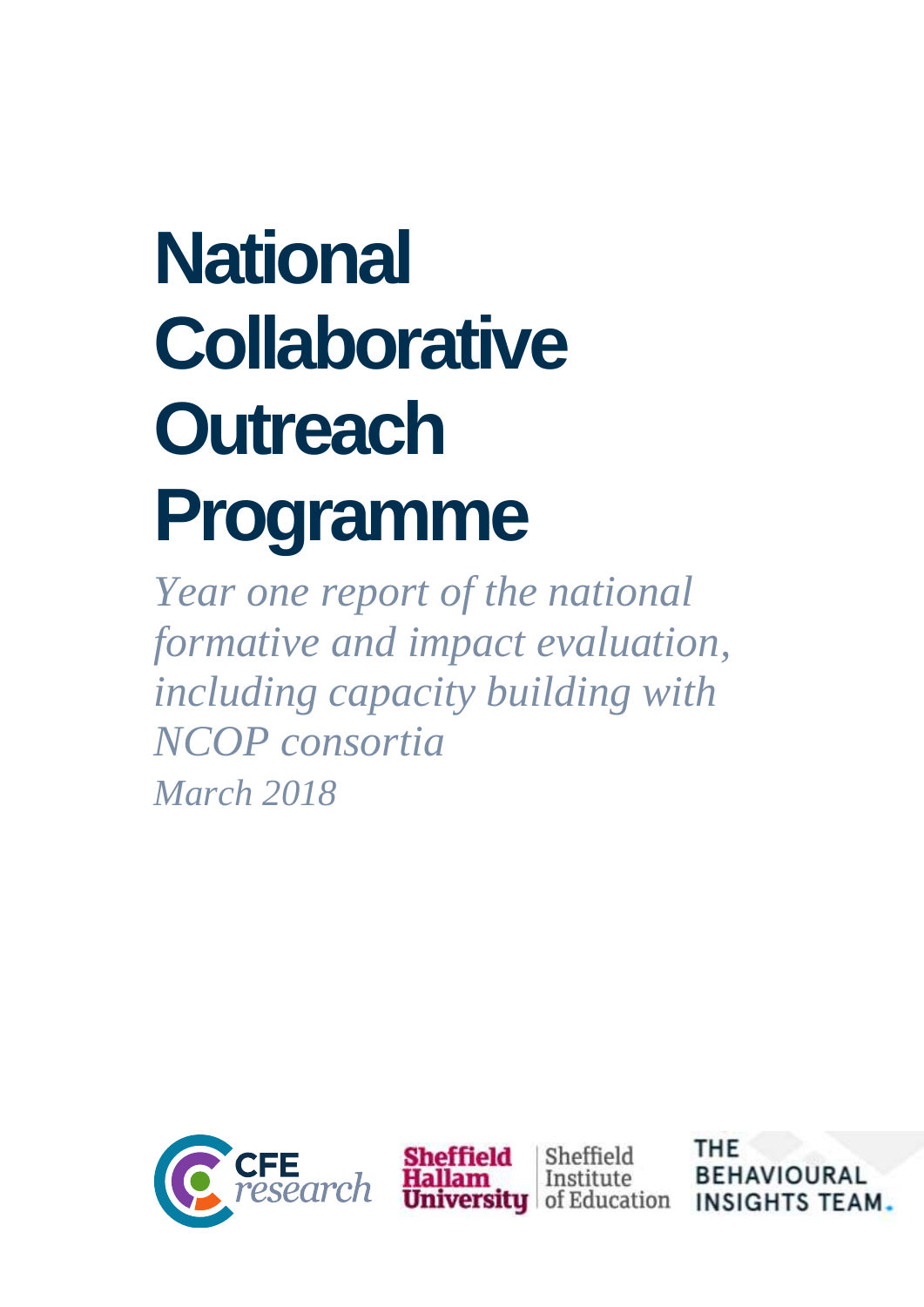# **Executive Summary**

NCOP aims to boost higher education (HE) participation rates amongst disadvantaged young people in England in order to contribute to the achievement of current Government goals to double the proportion of disadvantaged young people going in to HE and increase by 20 per cent the number of students from Black, Asian and Minority Ethnic (BAME) backgrounds by 2020. In addition, the Government has highlighted concerns about the continuing gap in HE participation rates between men and women, with particular reference to boys from disadvantaged backgrounds.

NCOP funds 29 consortia formed of HE institutions (HEIs), further education colleges (FECs), schools and other organisations such as employers, third sector bodies and Local Enterprise Partnerships (LEPs) to deliver focused activity to pupils living in areas with low absolute levels of HE participation and where participation is lower than expected given GCSE attainment. All except three of the 29 consortia have built on pre-existing partnerships. However, in some cases the exact composition of consortia has changed due the scale of activity and the number of schools and FECs engaged with.

### **Aims and objectives of the national evaluations**

CFE Research, in partnership with Sheffield Hallam University (SHU), the Behavioural Insights Team (BIT), Professor Jennifer Roberts and Dr Shqiponja Telhaj, was commissioned by HEFCE to undertake the formative and impact evaluations of NCOP. The key objectives of the *formative evaluation* are to examine the effectiveness of the processes involved in the design and implementation of collaborative approaches to outreach and to contribute to a fuller understanding of what works, in what context and why. The principal aim of the *impact evaluation* is to assess the consequential changes resulting from the diversity of NCOP interventions, by using a range of experimental and quasi-experimental methodologies. In addition, the team is helping to develop the capacity of consortia to evaluate their activities at the local level.

Across the evaluations, we have implemented a mixed-methods approach which involves: a survey of consortia staff and six field visits, a baseline survey of NCOP learners, two flagship randomised controlled trials (RCTs) and desk research of programme documentation and monitoring information. In addition, we have delivered a programme of capacity building which involved two workshops, two webinars, associated good practice guides and case management.

## **Key findings**

This report draws on evidence from the desk research, survey of staff and participants, and field visits to consortia. It explores: how consortia partnerships are working and which approaches appear to be most effective; the barriers and enablers to school and FEC engagement and perceptions of engagement with NCOP learners; progress with local evaluations and the extent and nature of the measures that are in place to capture NCOP outcomes and impacts at the local level; and leaners' aspirations, knowledge of HE, and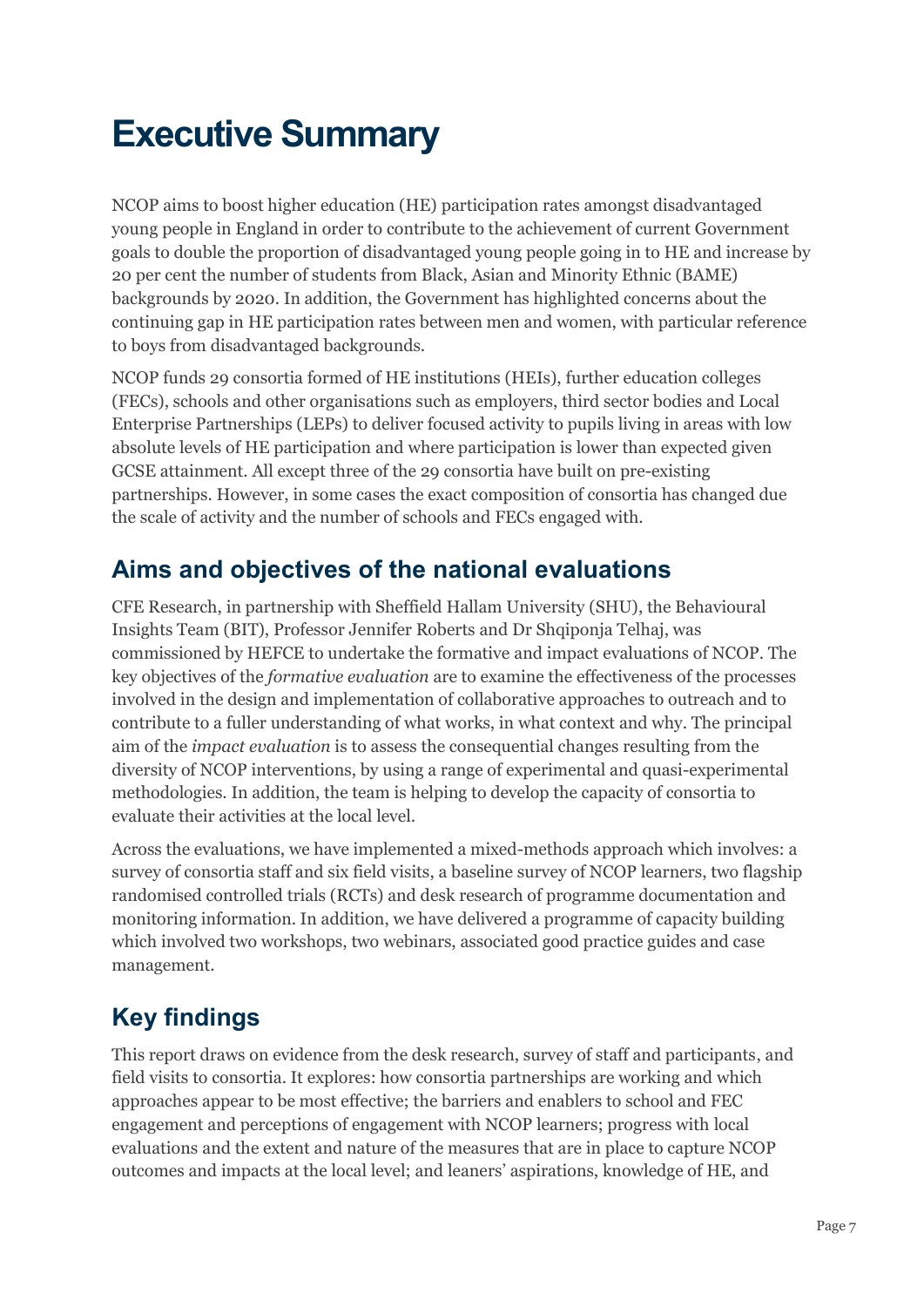intentions to progress to HE prior to their involvement in NCOP. The report concludes with a summary of the emerging lessons and next steps for the evaluation.

#### **Consortia partnerships**

- A key impact of NCOP to date is enhanced collaboration between diverse partners and the benefits this brings. Collaboration across a range of partners helps to enhance expertise, generate fresh ideas and ensure a varied offer of experiences and opportunities for learners. FECs in particular offer different insights and an alternative pathway to HE that is potentially very beneficial to the NCOP.
- Establishing partnerships with appropriate staff, processes and a collaborative ethos takes time. Staff recruitment in particular can be very time consuming. Where consortia have built on existing partnerships this has been helpful, but it is vital that structures and processes are fit for purpose and that the important ways NCOP is different to previous collaborative outreach initiatives is clearly communicated.
- A degree of central control from consortia is needed to ensure the NCOP offer is coherent and coordinated. More effort is needed in highly-devolved funding models to ensure overarching aims and objectives are effectively communicated, understood and adhered to.
- Employing all staff centrally helps ensure consistency and focus. Consortia are better able to direct staff and ensure they remain assigned to NCOP activity. Team members have the same terms and conditions, removing potential areas for disharmony.
- This does not necessarily mean all staff need to be centrally located. Community-based outreach teams are effective in building local relationships, understanding needs and developing tailored responses**.** Embedding staff in a variety of locations helps consortia to cover often wide geographic areas. Staff embedded within other organisations need to ensure they maintain their NCOP identity so that they are seen as providers of impartial information and advice.
- There is scope to improve communication between the different lead and partner institutions and between strategic and operational teams, in particular, ensuring that all understand the targeting of learners and the rationale for this.

#### **School and FEC engagement**

- To date over 1,200 schools have been actively engaged with the programme.
- A major barrier is that some schools and FECs do not have the time and resource to prioritise and engage with NCOP. This can be helped by aligning outreach activity with the school curriculum and other priorities, allowing lead-in time to plan activity and providing funding or other resources to support schools and FEC engagement.
- Building new relationships with schools and FECs can be time-consuming. In particular, FECs can be more challenging to engage. Consortia may benefit from greater involvement of FECs as part of their core partnership.
- Outreach staff may require further support to communicate effectively to schools and FECs the ways NCOP is distinct from other outreach activity and the rationale for this. There is a strong perception among some outreach staff that the targeted nature of NCOP is problematic and could present a barrier to school and FEC engagement. These same concerns were not expressed by schools and FECs.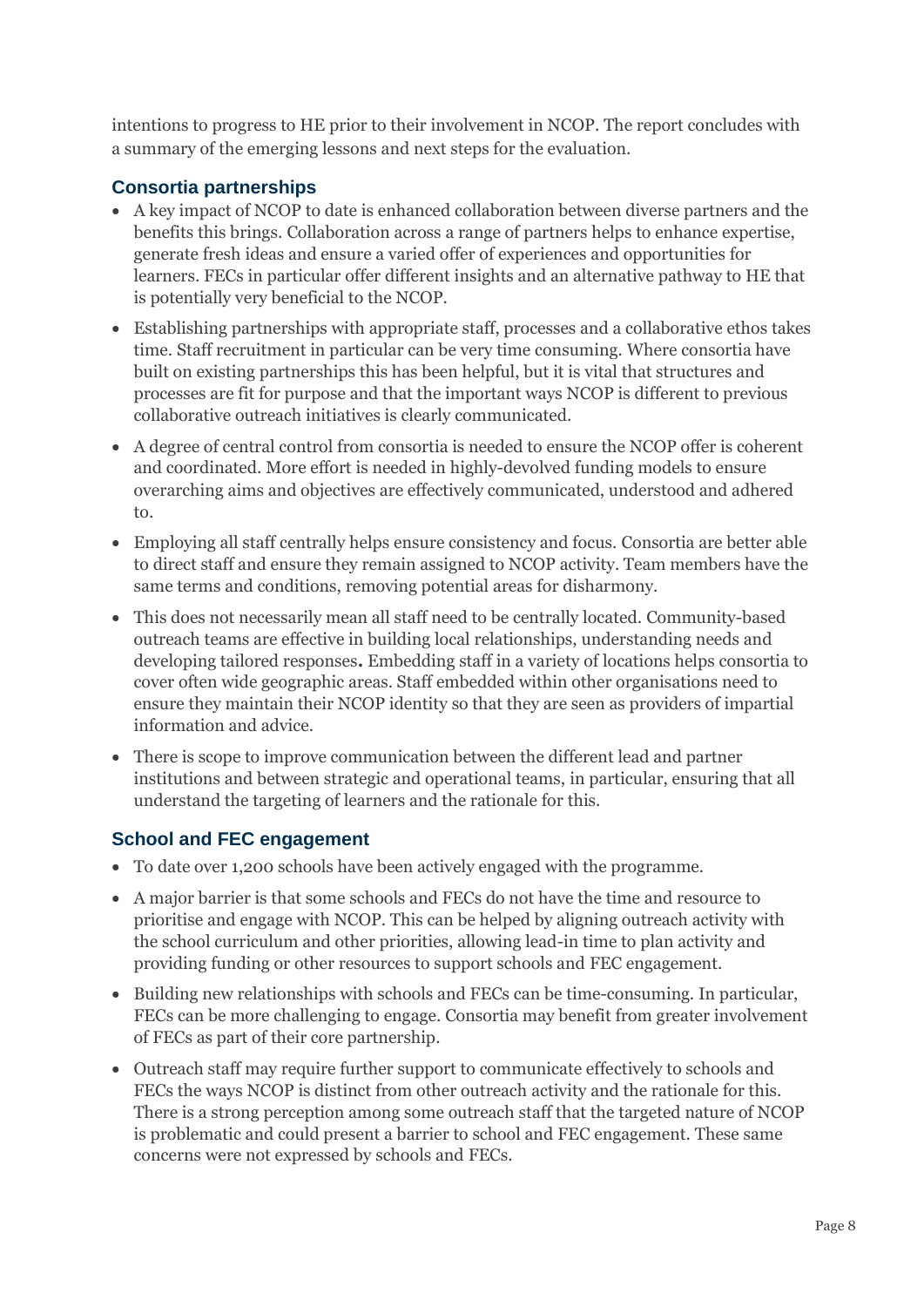- The consortia we visited are delivering a combination of generic activities and programmes tailored to individual school/FEC needs. Bespoke programmes are seen to be more effective in addressing particular needs and complementing other outreach activity. Generic approaches have been used to deliver activity quickly and engage schools and FECs.
- Engaging parents of target learners is recognised as key, but how to do this effectively is a challenge. Undertaking activity in the community rather than in educational settings is one promising approach.
- It is too early to strongly evidence the impact of the NCOP activities, although there is some emerging evidence of positive effects on IAG and on school and FEC cultures of aspiration and progression.

#### **Evaluating NCOP at a local and national level**

- The review of consortia evaluation plans identified a number of common areas that could be improved to ensure alignment with the national evaluation. Some evaluation plans would be significantly strengthened by providing further clarity on the underpinning theoretical framework/model that has been used (e.g. more detail about the logic chain) and the addition or clarification of commentary about the intended outreach and evaluation activities that will take place.
- Specifying and quantifying objectives, targets and detailing success indicators would further improve some consortia evaluation plans. A number of plans did not include outcomes beyond the broader NCOP aims and objectives as set out by HEFCE. Evaluation plans and activities would be strengthened if plans could break down overarching outcomes into more discreet, measurable, shorter-term outcomes. Quantifying the intended improvement, either by number or proportion, would strengthen evaluation plans and ensure that consortia have clear markers of success by which to assess the their outreach activities.
- Employing a dedicated evaluation role as part of consortia staffing models is important. Consortia should view this as integral to their staff model. In the absence of a dedicated evaluation post, it will be challenging for consortia to appropriately plan, implement and analyse evaluation activities and ensure that there is alignment with the national evaluation. Drawing upon evaluation expertise from other academic departments or commissioning specific elements of local evaluation plans can be beneficial, but should be viewed as supplementary to a dedicated evaluation post.
- Implementing and maintaining effective communication of local evaluation aims and objectives. Effective evaluation largely depends on the extent to which evaluation plans are fully embedded. Developing a local evaluation plan is a crucial step towards embedding effective evaluation procedures. A coordinated approach should be taken to communicate evaluation plans to all consortia staff to ensure a consistent and coherent evaluation approach is adopted. Involving consortia staff in the design and delivery of evaluation activity is important to secure consortia and school/FEC buy-in and transparency of approach.
- Evaluation should be viewed as an iterative and on-going activity, of critical importance. To achieve this, it is important that evaluation plans and progress are regularly reviewed and updated in light of changes to approach to ensure that they are aligned with the NCOP objectives and the national evaluation. Maintaining a risk-log to mitigate against potential challenges and time slippage should also be considered.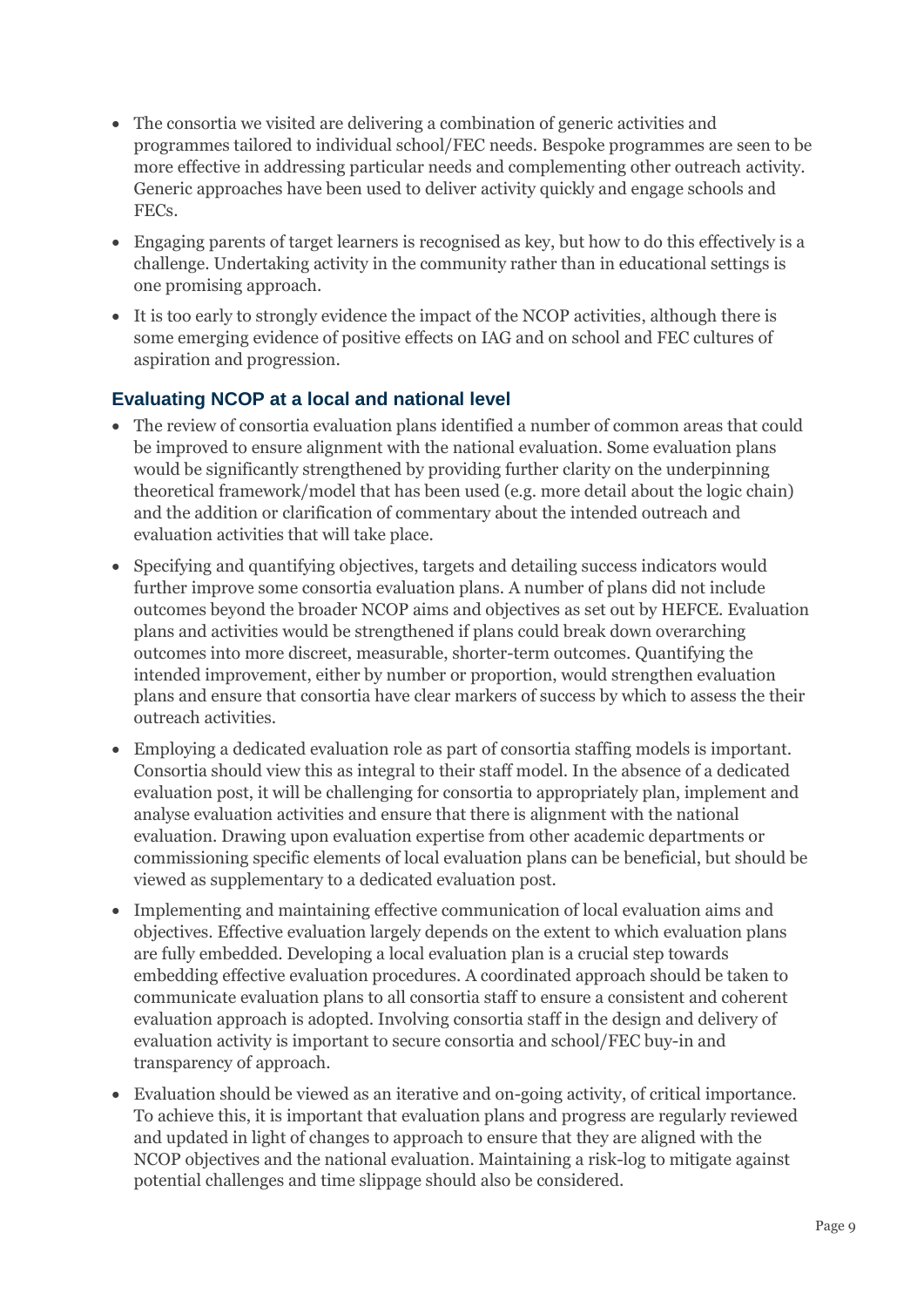- Considerable progress has been made to use experimental methods to evaluate NCOP activity. Two flagship RCTs are in field to evaluate the effectiveness of a text-based intervention and e-mentoring programme on student aspirations, knowledge, intentions and actual progression to HE. A third RCT to evaluate summer schools is planned for later in 2018. Several consortia have expressed plans to employ quasi-experimental methodologies as part of their local evaluation activity. The meta-review of local evaluation evidence in 2018 will enable progress to be mapped out.
- Establishing school engagement with evaluation activities has been challenging for some consortia. Some consortia highlighted that it has taken significant resource to engage with, and secure school/FEC buy-in for evaluation activities. Schools have limited time and competing priorities, which has prevented some from engaging in the participant baseline survey. Ensuring all consortia outreach staff are fully briefed about evaluation aims and establishing key points of contacts in schools/FECs may help to secure engagement.

#### **NCOP learner perceptions of HE**

 $\overline{a}$ 

- A baseline of aspirations, knowledge of HE, and intentions to progress to HE has been set with over 28,000 NCOP learners in Years 9 to 13 studying in schools, sixth form colleges (SFCs) and FECs across 27 consortia.
- Learners' knowledge of how HE can benefit those who study at that level and their confidence in their ability to cope with the demands of HE is high and increases with age; the closer a young person gets to the transition point aged 18, the greater their selfreported confidence and knowledge of the benefits of HE are. Black and Asian learners report the highest levels of knowledge and confidence; disabled students are typically less positive about the likely benefits of HE for them and their ability to cope with the demands of studying at a HE.
- A third of NCOP learners are aware that they would be the first in their family to attend HE should they progress. Interestingly, a similar proportion do not know whether anyone else in their immediate family has HE experience. Despite their relative lack of direct HE experience, family is one of the strongest influences on learners' decision-making. Reaching out to parents/carers to ensure they are equipped to help their child make an informed decision about whether HE is right for them could be one way NCOP consortia could impact progression rates.
- Learners are, overall, less knowledgeable about the practical elements of HE, including the costs, funding available, and accommodation options. Information for parents, as well as young people, on the costs of HE and the funding available may be particularly impactful given this is an area learners report they know least about and there is existing research<sup>1</sup> to suggest that the perceived cost of HE can (negatively) influence parental views, particularly amongst disadvantaged groups.
- The majority of younger students who know what they want to do post-16 aspire to remain in education. Years 12 to 13 learners studying at sixth form are twice as likely to aspire to study at a university away from home as those currently studying at an FEC. Conversely, FEC learners are more than twice as likely to aspire to full time work as those

<sup>1</sup> For example BMG Research and CFE Research (2017) *Understanding the changing gaps in HE participation in different regions of England*. London: DfE.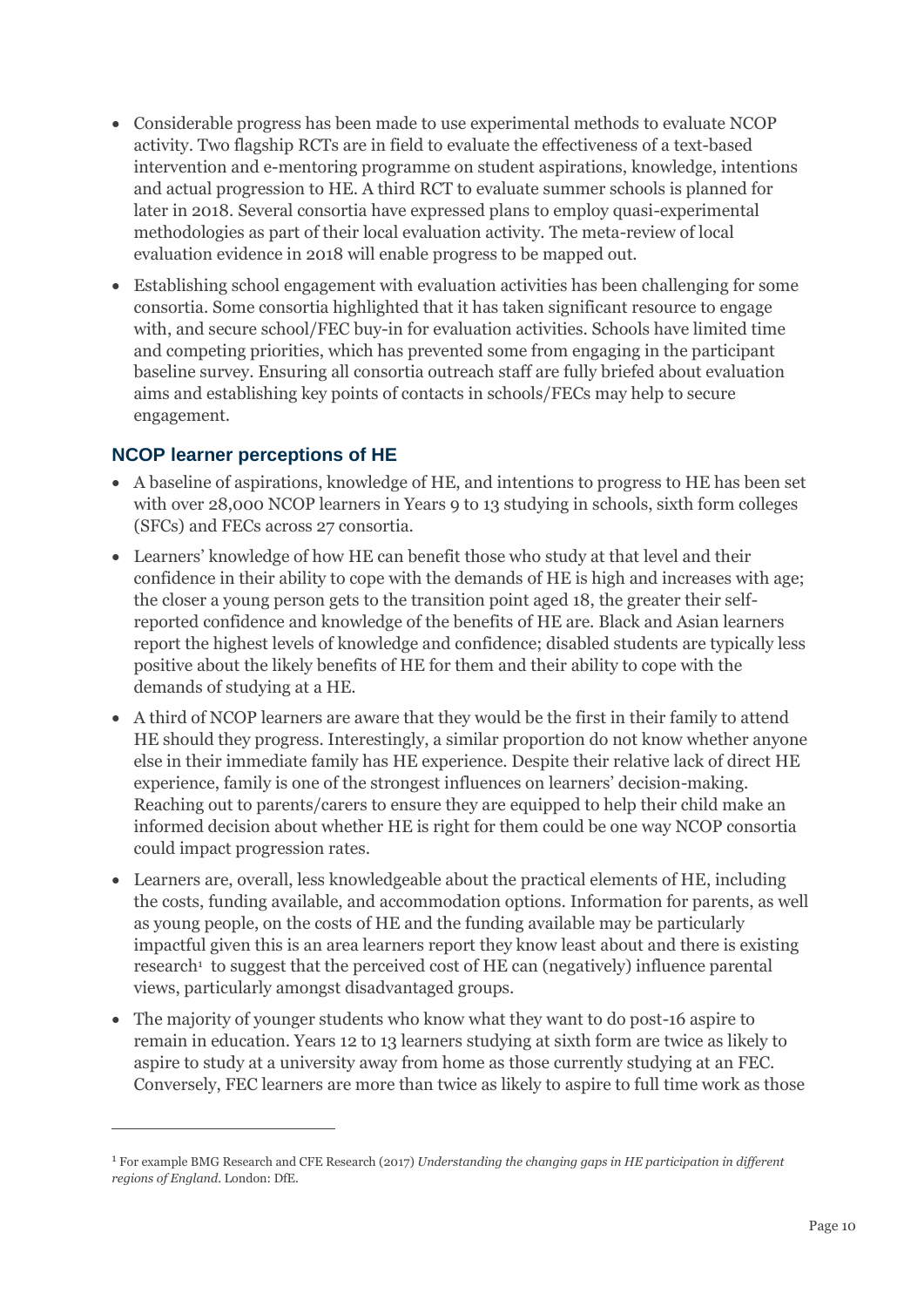in sixth form. Interestingly, a similar proportion of Year 11 and FEC Level 2 learners aspire to an apprenticeship. This suggests that the transition aged 16 is crucial, often setting learners on a path to either work or further study. Influencing learners at this stage may therefore by more impactful than post-16 when plans appear to become more fixed. This also suggests that the type of support required by learners on different routes may vary. It is important that students make the right decision for them, up to and following GCSEs, whether that be an academic or technical route (perhaps via a higher or degree apprenticeship). This highlights the importance of aligning outreach activity with that of the Careers & Enterprise Company.

 Learners in sixth form are more likely to have applied or report that they intend to apply to HE than those studying in FECs. The majority of older learners who have not applied to HE report that they are unlikely to do so in the future, irrespective of where they are currently studying. Male learners, in particular, are more likely to aspire to full-time work, driven by a desire to earn money, rather than HE. This suggests there is a group of learners who believe HE is not for them and underscores the importance of engaging learners earlier in the student lifecycle in order to influence their attitudes and aspirations, in order to ensure they consider all the options available to them.

#### **Emerging lessons and next steps**

- Many consortia have required much of the first year of the programme to recruit staff teams, develop effective partnership working and engage schools and FECs. Pressure to deliver activity and engage learners quickly means it is less likely to be strategic and tailored to meet local needs.
- Consortia have expended a great deal of time, effort and resource in developing their partnerships and outreach offers and are beginning to see the benefits. It is important that consortia have the opportunity to capitalise on this initial investment and realise the full benefits. This opportunity is limited if the programme is not extended beyond the initial phase (December 2018).
- The substantial funding available through NCOP has helped to engage stakeholders, including organisations that HEIs may not have worked with previously, such as employers, community groups and third-party providers of outreach activity. The NCOP funding also allows consortia to create highly tailored packages of support for individual schools and FECs.
- Collaboration with a diverse range of partners is a key feature and benefit of NCOP. To ensure that programmes of activity are coherent and that staff understand consortium aims, objectives and priorities, there does need to be *some* degree of central control and coordination within consortia.
- The baseline survey of NCOP learners has offered a positive glimpse that young people do recognise the benefits of HE. Overall, NCOP learners aspire to progress to HE and are confident in their ability to do so. However, there are certain groups that do not reflect this overall trend. Disabled learners have lower levels of knowledge about the benefits of HE and are less confident in their ability to fit in and cope with student life. White, working-class learners, and in particular young men, are less likely to aspire to HE. They are more likely to want to move into the labour market quickly and are more attracted to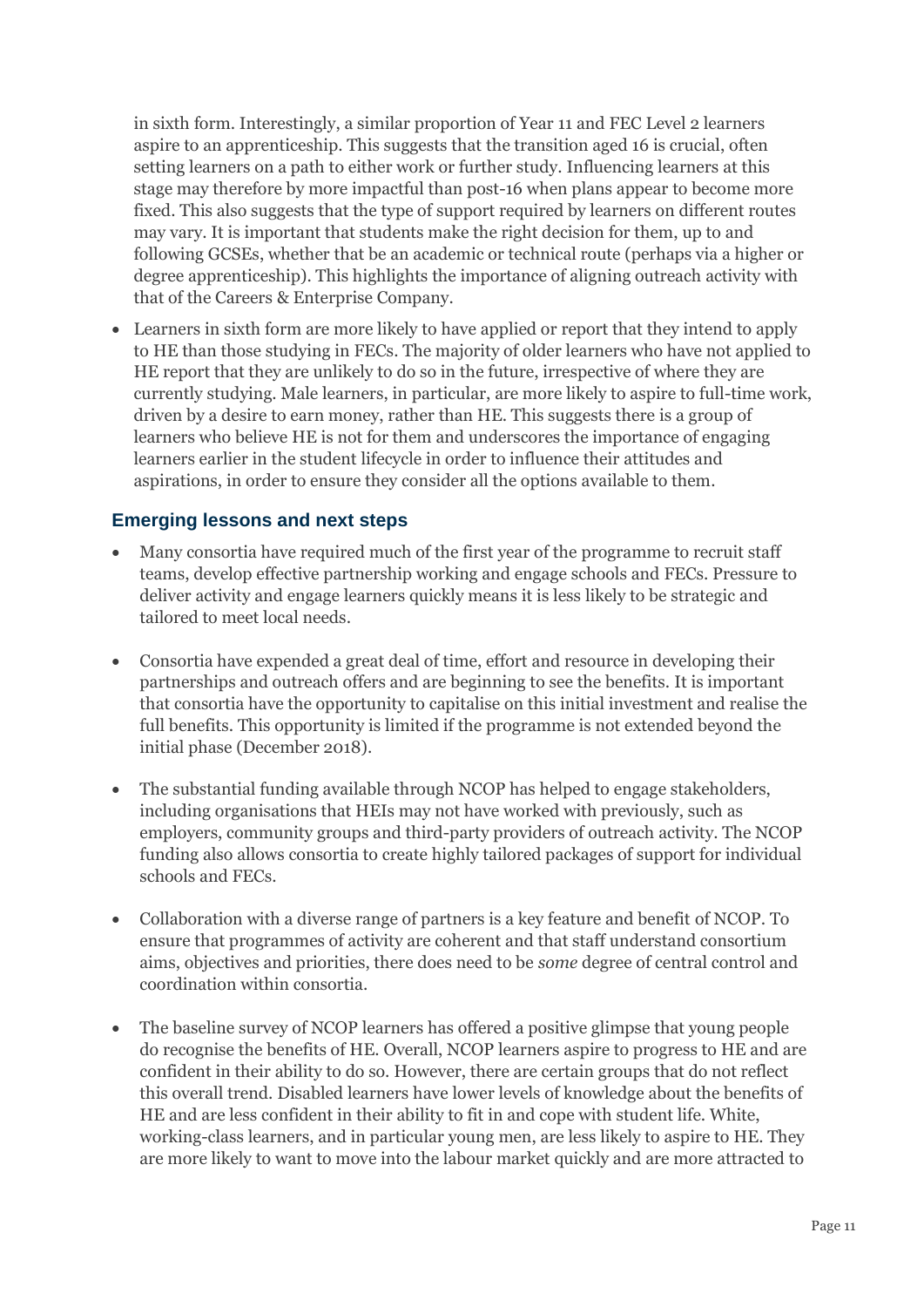full-time work or apprenticeship routes that offer opportunities to earn and learn. Consortia should consider developing tailored outreach activity for these specific groups.

- There is a stark difference in attitudes between post-16 learners in sixth-forms and those in FECs. Many NCOP learners located within FECs see their future progression taking place locally. Once learners progress to sixth form, many appear to be on a clear trajectory to participation in HE. This is not typically the case for FEC learners, although HE options may be available to them locally. Therefore, there is a case for consortia focusing on engaging FECs. It will also be important for consortia to focus their efforts on engaging young NCOP learners (pre-16) and providing a progressive programme for them that builds each year.
- Parents are a huge influence on the decisions that young people make about careers and education, yet a substantial proportion of NCOP learners know of no-one in their family who has experience of HE. Consortia recognise the importance of engaging parents but this is challenging and there is yet little evidence that they have plans for how they will achieve this. However, some are seeking to reach out to parents in their communities in recognition of the fact that not all parents are willing to engage in a school/educational setting.
- This report is necessarily limited and tentative in its findings. NCOP has been planned as a four year programme, and it will take a number of years before its impact can be evidenced through any increased participation rates in HE. It is therefore too soon to offer much evidence of impact. A good understanding of which approaches are most effective in engaging and supporting different groups will be crucial to inform the ongoing development of consortia programmes. Resource for local evaluation is finite, so it may be more useful for consortia to focus on understanding what works with regard to supporting specific groups, such as disabled students and white working-class boys, and/or on evaluating approaches that are genuinely new and untested. Some of the consortia are planning to take such an approach to their evaluations. This would complement the national evaluations, which are working on a broader scale to understand the overall impact.

#### **Next steps**

Year 1 of the evaluation has identified a number of issues which warrant further exploration as the evaluation progress in year 2. These include:

- Examining the prevalence of the different models in operation across the consortia and how they are evolving in response to the experience of delivering NCOP during year 1. A particular focus will be placed on the effectiveness of governance arrangements.
- Exploring the extent to which consortia are working with schools and FECs to up-skill staff in order to ensure the sustainability of the activity post-NCOP.
- Investigating effective approaches to engaging parents and ensuring the learner voice informs the ongoing development of the programme and individual activities.
- Evaluating the extent to which consortia develop genuinely innovative approaches as they become more established and the effectiveness of these activities.